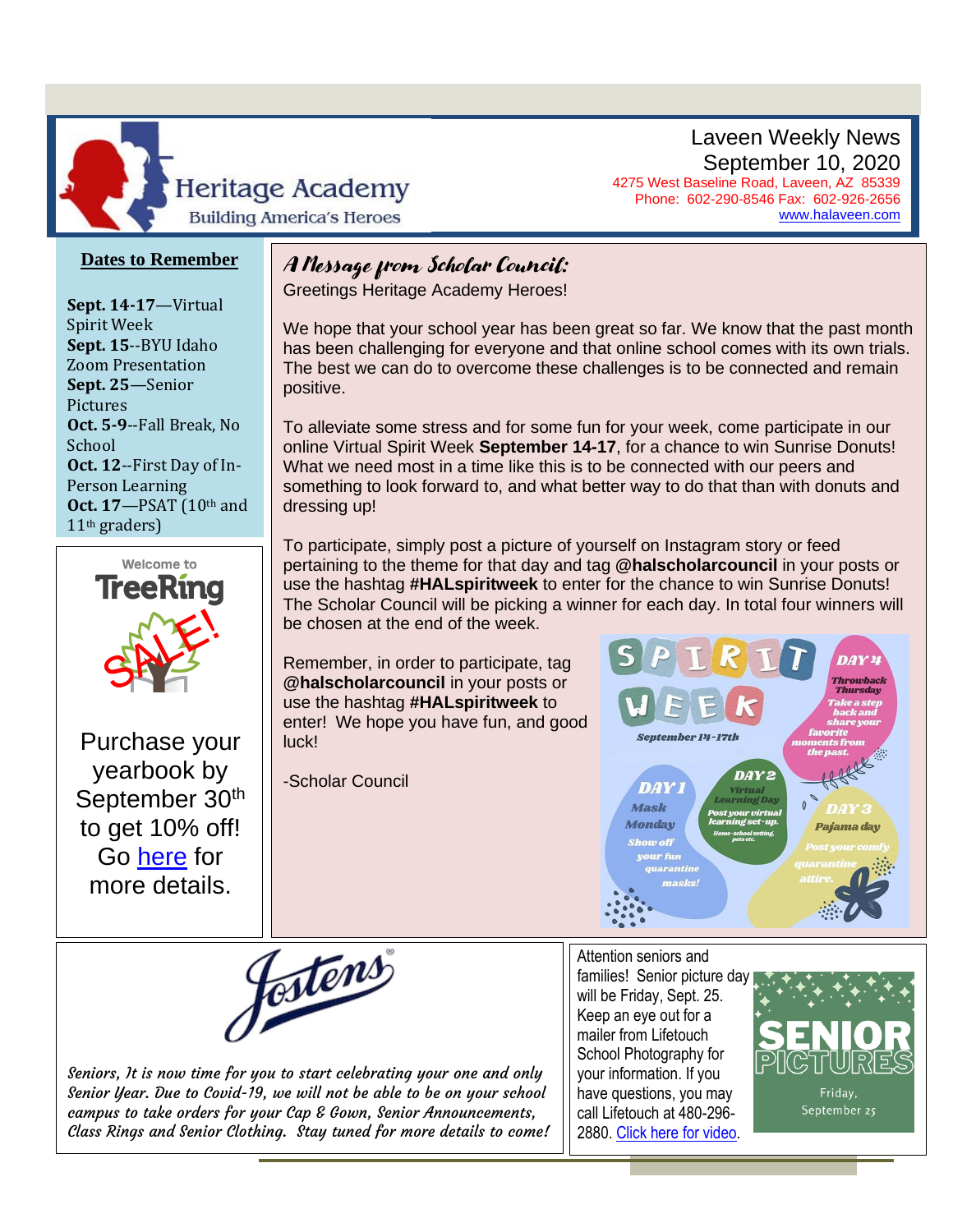## Heritage Academy Weekly News Page 2 of 3

PSAT



### **PSAT/NMSQT Exam - Grades 10 & 11 ONLY**

**When**: [Saturday, October 17, 7:30](x-apple-data-detectors://0/) – 11:30 am

**Where**: Heritage Academy Laveen, [4275 W Baseline Rd, Laveen Village, AZ 85339](x-apple-data-detectors://1/) **Cost**: \$20.

**Sign-up now <https://halaveen.com/payments/>** (Your payment through MySchoolBucks is your registration) Registration and payment [due by Sept. 25](x-apple-data-detectors://4/) or when all spots are filled. **ONLY 50 seats available.**

**Description**: The PSAT is an optional preparatory test for the SAT with four focus areas: reading, writing, language, and math. The most common reasons for taking the PSAT are:

- To help prepare for the SAT. You will become familiar with the kinds of questions and the exact directions you will see on the SAT
- To enter the competition for scholarships from the National Merit Scholarship Corporation (grade 11).
- To assess your strengths and weaknesses on skills necessary for college study.
- To see how your performance on admissions tests compares to other students applying to college.
- To receive information from colleges when you check "yes" to Student Search Service

**Questions?** Please contact Anna Weiler, Director of College Relations [aweiler@heritageacademyaz.com](mailto:aweiler@heritageacademyaz.com) or [480-](tel:480-390-4381) [390-4381](tel:480-390-4381)



**Class of 2021**

Mrs. Weiler will be working closely with your family this year to assist your senior with post-graduation goals. Schedule your Senior Meeting now using the following link: <https://halaveen.com/advising/>

Heritage Academy offers advising to every scholar on campus. We will coach them along their college prep path, get them enrolled in college while in high school, and set up for future success!

Parents and scholars….. Do you have questions regarding College or high school planning?

**Topics that you may want to consider:** 

-*High school course selection*

*-Early College Program – Dual enrollment, AP & CLEP -Earning an Associates Degree at Heritage Academy -ACT/SAT/PSAT (Which test and when?)*

*-Financial Aid (Scholarships, Grants, Loans & FAFSA)*

To schedule your appointment with Mrs. Weiler, please visit the website [here.](https://halaveen.com/advising/)